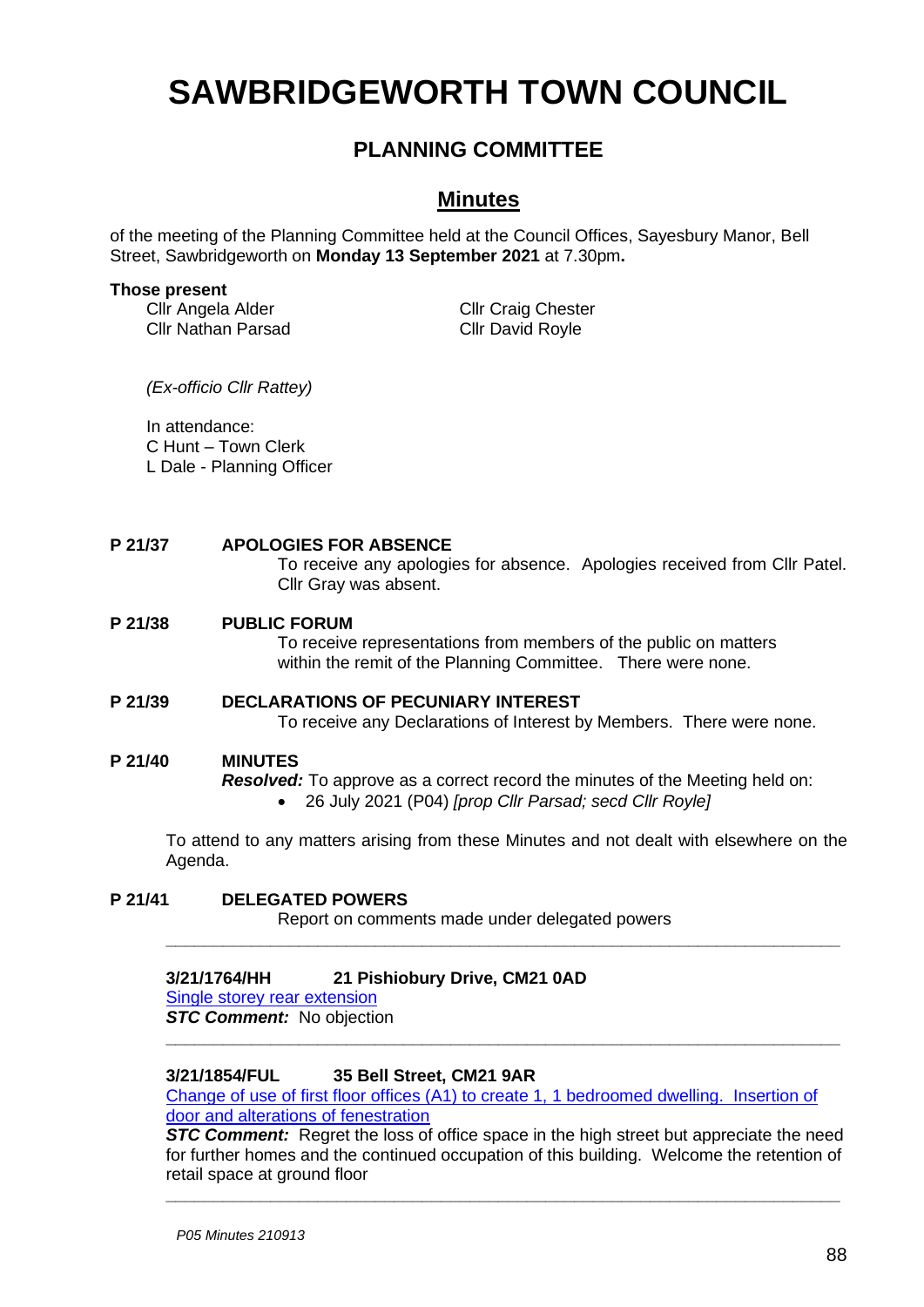### **3/21/1878/HH 100 Cambridge Road, CM21 9BU**

[Demolition of conservatory, construction of two storey rear and side extensions, single](https://publicaccess.eastherts.gov.uk/online-applications/applicationDetails.do?activeTab=documents&keyVal=QWA9AHGLG3300)  [storey rear extension, single storey front infill extension, new side porch and door opening](https://publicaccess.eastherts.gov.uk/online-applications/applicationDetails.do?activeTab=documents&keyVal=QWA9AHGLG3300) **STC Comment:** No objection **\_\_\_\_\_\_\_\_\_\_\_\_\_\_\_\_\_\_\_\_\_\_\_\_\_\_\_\_\_\_\_\_\_\_\_\_\_\_\_\_\_\_\_\_\_\_\_\_\_\_\_\_\_\_\_\_\_\_\_\_\_\_\_\_\_\_\_\_\_\_\_**

**\_\_\_\_\_\_\_\_\_\_\_\_\_\_\_\_\_\_\_\_\_\_\_\_\_\_\_\_\_\_\_\_\_\_\_\_\_\_\_\_\_\_\_\_\_\_\_\_\_\_\_\_\_\_\_\_\_\_\_\_\_\_\_\_\_\_\_\_\_\_\_**

#### **3/21/1887/HH 47 Cambridge Road, CM21 9JP**

Construction [of 4 loft dormer windows, with a Juliet balcony on the front elevation,](https://publicaccess.eastherts.gov.uk/online-applications/applicationDetails.do?activeTab=documents&keyVal=QWBSSBGLG3M00)  [insertion of rooflight at the first floor level](https://publicaccess.eastherts.gov.uk/online-applications/applicationDetails.do?activeTab=documents&keyVal=QWBSSBGLG3M00) *STC Comment:* No objection

#### **3/21/1908/HH High Trees, 8 Beech Drive, CM21 0AA**

Part two storey and part first floor rear extension with  $3$  rooflights with pitched roofs – [amended from previous application \(original 1 rooflight with flat roof\)](https://publicaccess.eastherts.gov.uk/online-applications/applicationDetails.do?keyVal=QWHNZHGLG5000&activeTab=summary) **STC Comment:** No objection

**\_\_\_\_\_\_\_\_\_\_\_\_\_\_\_\_\_\_\_\_\_\_\_\_\_\_\_\_\_\_\_\_\_\_\_\_\_\_\_\_\_\_\_\_\_\_\_\_\_\_\_\_\_\_\_\_\_\_\_\_\_\_\_\_\_\_\_\_\_\_\_**

**\_\_\_\_\_\_\_\_\_\_\_\_\_\_\_\_\_\_\_\_\_\_\_\_\_\_\_\_\_\_\_\_\_\_\_\_\_\_\_\_\_\_\_\_\_\_\_\_\_\_\_\_\_\_\_\_\_\_\_\_\_\_\_\_\_\_\_\_\_\_\_**

#### **P 21/42 NEIGHBOURING DEVELOPMENTS**

To report & receive updates on proposed neighbouring developments - Response received from the Principal Planning Consultant regarding Wrenbridge:- "I have advised Wrenbridge that I will be writing my report shortly and recommending refusal based on the Highway objection and the design of the proposal in regard to design and setting of the nearby listed building. Wrenbridge may decide to withdraw the application before it is determined. I am aiming to have my report written in the next couple of weeks".

The committee has requested that the Clerk formerly write to both Hatfield Broad Oak & Hatfield Heath Parish Clerks and request to be informed of any developments regarding the potentially proposed Hatfield Garden Community. Cllr Chester asked if we could be updated on the Central and Eastern river crossing for Harlow and Gilston Garden Villages – Clerk to contact Cllr E Buckmaster.

Cllr Royle reported a potential development of 84 new homes in Sheering & 14 new homes in Sheering Lower Road.

#### **P 21/43 PLANNING APPLICATIONS RECEIVED FROM EHDC**

To consider Planning Applications received from EHDC since the last meeting of the Planning Committee.

#### **3/21/1546/HH Orion, London Road, Spellbrook**

Erection of [a single storey rear extension, insertion of door to side and rear, insertion of](https://publicaccess.eastherts.gov.uk/online-applications/applicationDetails.do?activeTab=documents&keyVal=QUHFZFGLFG300)  windows to flank elevations and widening of window to rear, loft conversion incorporating [front and rear rooflight windows and replacement of entrance gates](https://publicaccess.eastherts.gov.uk/online-applications/applicationDetails.do?activeTab=documents&keyVal=QUHFZFGLFG300) *STC Comment:* No objection *[prop Cllr Parsad; secd Cllr Royle]*

**\_\_\_\_\_\_\_\_\_\_\_\_\_\_\_\_\_\_\_\_\_\_\_\_\_\_\_\_\_\_\_\_\_\_\_\_\_\_\_\_\_\_\_\_\_\_\_\_\_\_\_\_\_\_\_\_\_\_\_\_\_\_\_\_\_**

**\_\_\_\_\_\_\_\_\_\_\_\_\_\_\_\_\_\_\_\_\_\_\_\_\_\_\_\_\_\_\_\_\_\_\_\_\_\_\_\_\_\_\_\_\_\_\_\_\_\_\_\_\_\_\_\_\_\_\_\_\_\_\_\_\_**

#### **3/21/2121/HH Wyndene, Redricks Lane, CM21 0RL**

[Demolition of conservatory. Erection of a two storey rear extension and insertion of](https://publicaccess.eastherts.gov.uk/online-applications/applicationDetails.do?activeTab=documents&keyVal=QXNY7VGLGJ400)  [window to flank elevation](https://publicaccess.eastherts.gov.uk/online-applications/applicationDetails.do?activeTab=documents&keyVal=QXNY7VGLGJ400)

**\_\_\_\_\_\_\_\_\_\_\_\_\_\_\_\_\_\_\_\_\_\_\_\_\_\_\_\_\_\_\_\_\_\_\_\_\_\_\_\_\_\_\_\_\_\_\_\_\_\_\_\_\_\_\_\_\_\_\_\_\_\_\_\_\_**

*STC Comment:* No objection *[prop Cllr Parsad; secd Cllr Chester]*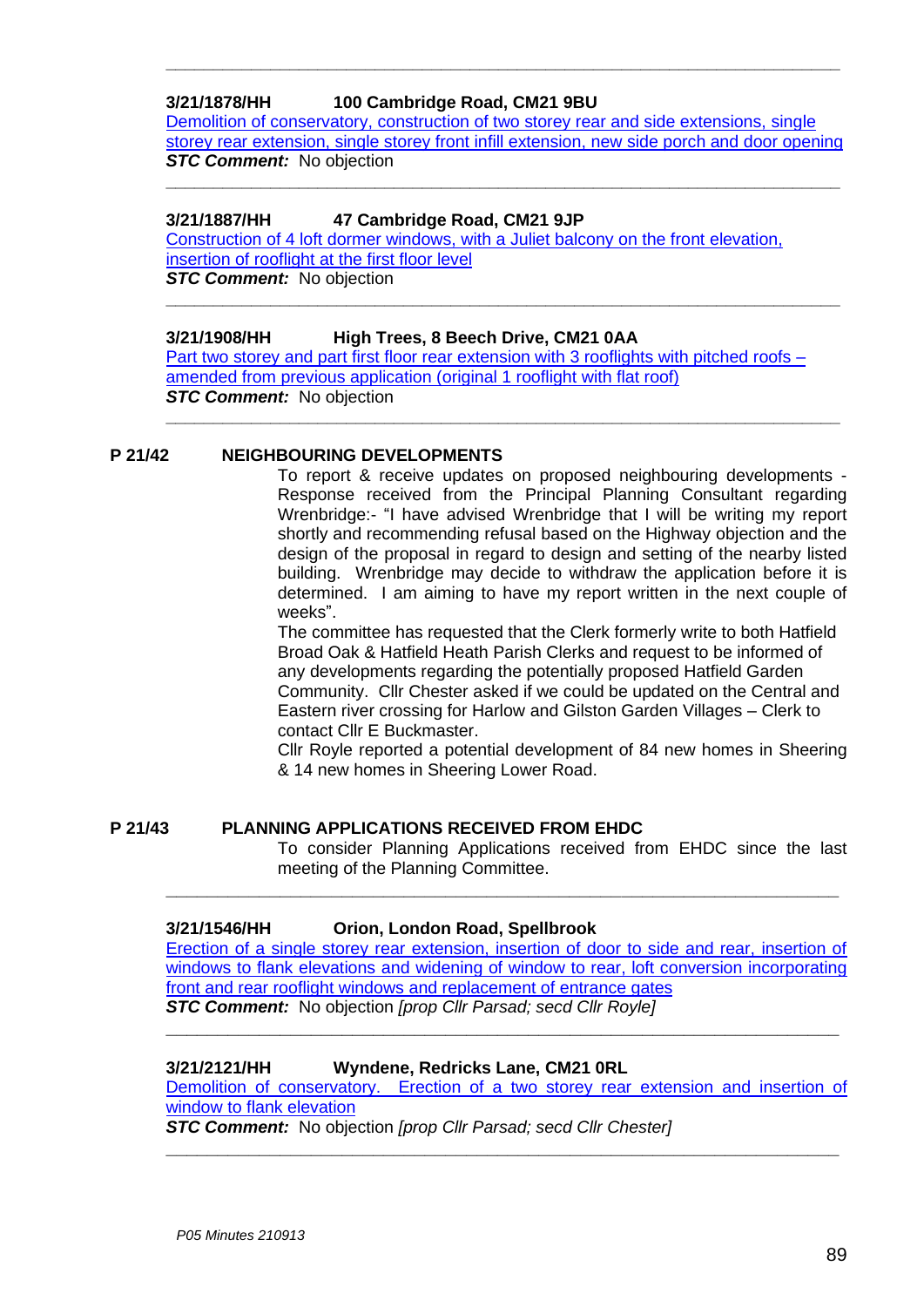#### **3/21/2127/HH 3 Naseby Lodge, Cambridge Road, CM21 9BS** [Single storey rear extension](https://publicaccess.eastherts.gov.uk/online-applications/applicationDetails.do?activeTab=documents&keyVal=QXOKGOGLGJI00)

*STC Comment:* No objection *[prop Cllr Parsad; secd Cllr Chester]*

#### **3/21/2147/HH 84 High Wych Road, CM21 0HQ**

[Removal of conservatory, rear projection, side projection and integrated car-port.](https://publicaccess.eastherts.gov.uk/online-applications/applicationDetails.do?activeTab=documents&keyVal=QXU4EEGLGL200)  [Construction of single storey rear extension,](https://publicaccess.eastherts.gov.uk/online-applications/applicationDetails.do?activeTab=documents&keyVal=QXU4EEGLGL200) detached timber-framed car-port, alteration [and extension to rear first floor external wall with new flat roof and sash window](https://publicaccess.eastherts.gov.uk/online-applications/applicationDetails.do?activeTab=documents&keyVal=QXU4EEGLGL200) *STC Comment:* No objection *[prop Cllr Royle; secd Cllr Parsad]*

**\_\_\_\_\_\_\_\_\_\_\_\_\_\_\_\_\_\_\_\_\_\_\_\_\_\_\_\_\_\_\_\_\_\_\_\_\_\_\_\_\_\_\_\_\_\_\_\_\_\_\_\_\_\_\_\_\_\_\_\_\_\_\_\_\_**

**\_\_\_\_\_\_\_\_\_\_\_\_\_\_\_\_\_\_\_\_\_\_\_\_\_\_\_\_\_\_\_\_\_\_\_\_\_\_\_\_\_\_\_\_\_\_\_\_\_\_\_\_\_\_\_\_\_\_\_\_\_\_\_\_\_**

**\_\_\_\_\_\_\_\_\_\_\_\_\_\_\_\_\_\_\_\_\_\_\_\_\_\_\_\_\_\_\_\_\_\_\_\_\_\_\_\_\_\_\_\_\_\_\_\_\_\_\_\_\_\_\_\_\_\_\_\_\_\_\_\_\_**

**\_\_\_\_\_\_\_\_\_\_\_\_\_\_\_\_\_\_\_\_\_\_\_\_\_\_\_\_\_\_\_\_\_\_\_\_\_\_\_\_\_\_\_\_\_\_\_\_\_\_\_\_\_\_\_\_\_\_\_\_\_\_\_\_\_**

#### **3/21/2162/HH 7 School Lane, CM21 9FA**

[Roof space conversion with rear dormer window and 3 front roof windows](https://publicaccess.eastherts.gov.uk/online-applications/applicationDetails.do?activeTab=documents&keyVal=QXZD98GLGM200) *STC Comment:* No objection *[prop Cllr Chester; secd Cllr Royle]*

#### **3/21/2195/TEL Land at Harlow Road, Bonks Hill**

[Proposed 5G telecoms installation: H3G Phase 8 20m high](https://publicaccess.eastherts.gov.uk/online-applications/applicationDetails.do?activeTab=documents&keyVal=QY4X8TGLGOH00) street pole c/w wrap-around cabinet [and 3 further additional equipment cabinets](https://publicaccess.eastherts.gov.uk/online-applications/applicationDetails.do?activeTab=documents&keyVal=QY4X8TGLGOH00) *STC Comment:* No objection *[prop Cllr Parsad; secd Cllr Royle]*

**\_\_\_\_\_\_\_\_\_\_\_\_\_\_\_\_\_\_\_\_\_\_\_\_\_\_\_\_\_\_\_\_\_\_\_\_\_\_\_\_\_\_\_\_\_\_\_\_\_\_\_\_\_\_\_\_\_\_\_\_\_\_\_\_\_**

#### **3/21/2202/HH 4 Walnut Tree Avenue, CM21 9JR**

[First floor front extension over existing garage including 2 side dormer windows and](https://publicaccess.eastherts.gov.uk/online-applications/applicationDetails.do?activeTab=documents&keyVal=QY732JGLGP000) a Juliet [balcony](https://publicaccess.eastherts.gov.uk/online-applications/applicationDetails.do?activeTab=documents&keyVal=QY732JGLGP000)

**\_\_\_\_\_\_\_\_\_\_\_\_\_\_\_\_\_\_\_\_\_\_\_\_\_\_\_\_\_\_\_\_\_\_\_\_\_\_\_\_\_\_\_\_\_\_\_\_\_\_\_\_\_\_\_\_\_\_\_\_\_\_\_\_\_**

**\_\_\_\_\_\_\_\_\_\_\_\_\_\_\_\_\_\_\_\_\_\_\_\_\_\_\_\_\_\_\_\_\_\_\_\_\_\_\_\_\_\_\_\_\_\_\_\_\_\_\_\_\_\_\_\_\_\_\_\_\_\_\_\_\_**

*STC Comment:* No objection *[prop Cllr Chester; secd Cllr Parsad]*

#### **P 21/44 LATE PLANNING APPLICATIONS**

To deal with Planning Applications received from EHDC following the Publication of this Agenda and received before 10 September 2021.

#### **3/21/2210/HH 11 Roseacres, CM21 0BU**

Single storey rear extension and cedral weatherboard cladding fitted to front elevation *STC Comment:* No objection *[prop Cllr Royle; secd Cllr Chester]*

**\_\_\_\_\_\_\_\_\_\_\_\_\_\_\_\_\_\_\_\_\_\_\_\_\_\_\_\_\_\_\_\_\_\_\_\_\_\_\_\_\_\_\_\_\_\_\_\_\_\_\_\_\_\_\_\_\_\_\_\_\_\_\_\_\_**

**\_\_\_\_\_\_\_\_\_\_\_\_\_\_\_\_\_\_\_\_\_\_\_\_\_\_\_\_\_\_\_\_\_\_\_\_\_\_\_\_\_\_\_\_\_\_\_\_\_\_\_\_\_\_\_\_\_\_\_\_\_\_\_\_\_**

#### **P 21/45 PLANNING DECISIONS MADE BY EHDC**

To receive Planning Decisions from EHDC.

#### **3/21/0437/HH &**

#### **3/21/0438/LBC 2 Cambridge Road, CM21 9BS**

First floor rear extension, new first floor side window opening and alterations to ground floor roof over the kitchen

**\_\_\_\_\_\_\_\_\_\_\_\_\_\_\_\_\_\_\_\_\_\_\_\_\_\_\_\_\_\_\_\_\_\_\_\_\_\_\_\_\_\_\_\_\_\_\_\_\_\_\_\_\_\_\_\_\_\_\_\_\_\_\_\_\_**

*STC Comment:* No objection & No comment

*EHDC Decision:* Granted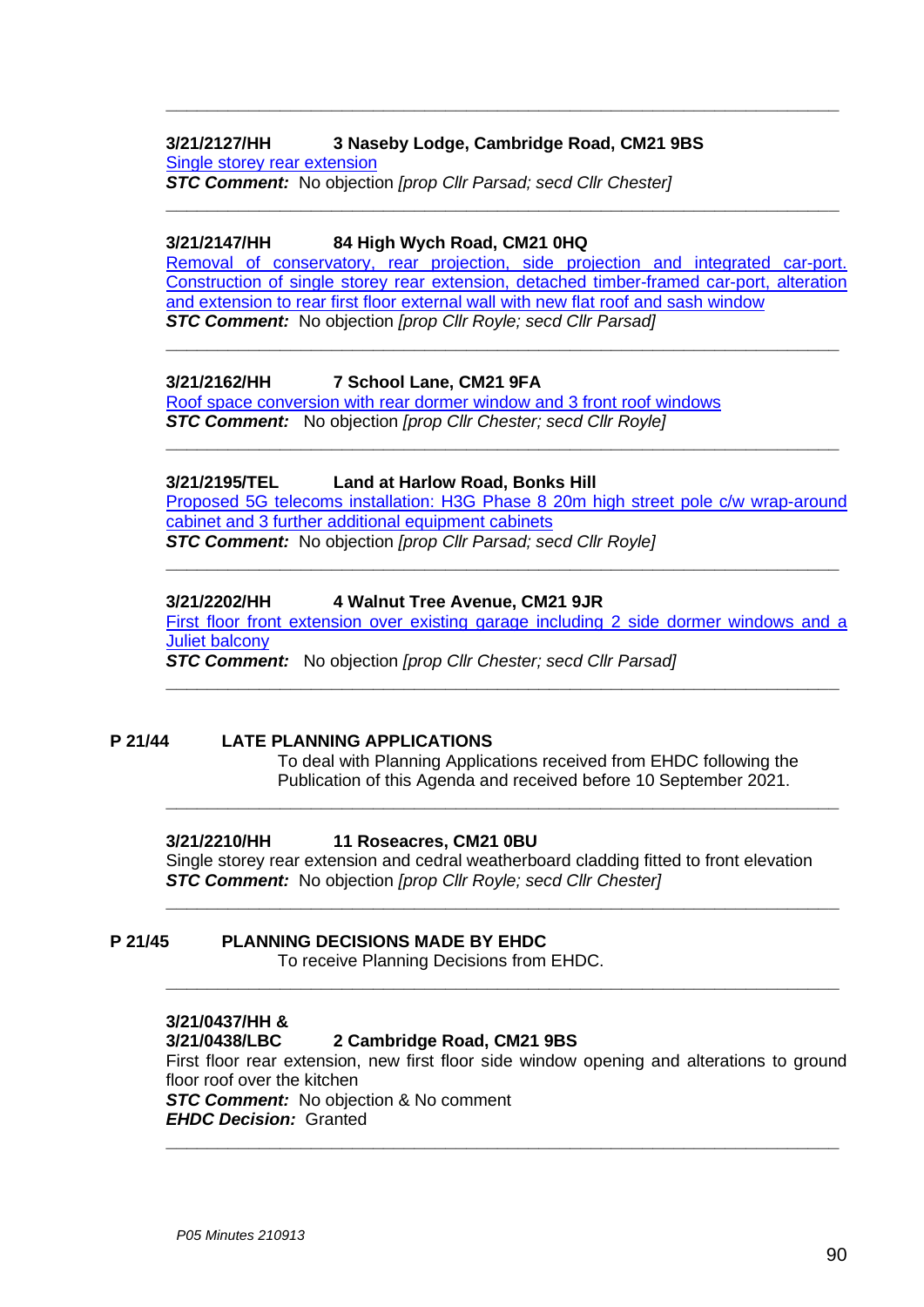#### **3/21/0777/FUL 1 Bullfields, CM21 9DB**

Demolition of dwelling house. Erection of 4no. 2 bed flats with dedicated refuse and cycle storage provision, parking provision for 4 vehicles and associated outside amenity space **STC Comment:** Objection. Overdevelopment of site

**\_\_\_\_\_\_\_\_\_\_\_\_\_\_\_\_\_\_\_\_\_\_\_\_\_\_\_\_\_\_\_\_\_\_\_\_\_\_\_\_\_\_\_\_\_\_\_\_\_\_\_\_\_\_\_\_\_\_\_\_\_\_\_\_\_**

*EHDC Decision:* Refused. "The proposed development, by reason of its size, scale, form, siting, design and layout, would add considerable bulk and mass to the site that would not be of a high standard of design to reflect local distinctiveness, resulting in an unduly prominent development that would be of detriment to the character and appearance of the street scene and the adjacent Sawbridgeworth Conservation Area. Furthermore, the proposed development would represent a cramped form of development amounting to overdevelopment of the site which would fail to be in keeping with the existing grain of development. The proposal would therefore be contrary to Policies DES4, HOU2, HOU11 and HA4 of the East Herts District Plan 2018 and the National Planning Policy Framework"

#### **3/21/0786/HH Mandevilles, Bonks Hill, CM21 9HS**

Demolition of existing outbuilding and erection of garden room to provide gym and home office

**\_\_\_\_\_\_\_\_\_\_\_\_\_\_\_\_\_\_\_\_\_\_\_\_\_\_\_\_\_\_\_\_\_\_\_\_\_\_\_\_\_\_\_\_\_\_\_\_\_\_\_\_\_\_\_\_\_\_\_\_\_\_\_\_\_**

*STC Comment:* No objection *EHDC Decision:* Granted

#### **3/21/0819/HH 18 Cambridge Road, CM21 9BS**

Removal of conservatory. Construction of single storey rear extension, raising of roof height, 3 front dormers, first floor rear extension with 3 rear dormers, new front porch, garage conversion and alterations to fenestration

*STC Comment:* No objection

*EHDC Decision:* Granted **\_\_\_\_\_\_\_\_\_\_\_\_\_\_\_\_\_\_\_\_\_\_\_\_\_\_\_\_\_\_\_\_\_\_\_\_\_\_\_\_\_\_\_\_\_\_\_\_\_\_\_\_\_\_\_\_\_\_\_\_\_\_\_\_\_**

#### **3/21/0949/VAR Farlea, Spellbrook Lane West, CM23 4AY**

Variation of condition 2 (approved plans) of planning permission; 3/20/1955/FUL – Erection of 1, 5 bedroomed dwelling and detached garage, with the provision of a new access and an amended internal track

**\_\_\_\_\_\_\_\_\_\_\_\_\_\_\_\_\_\_\_\_\_\_\_\_\_\_\_\_\_\_\_\_\_\_\_\_\_\_\_\_\_\_\_\_\_\_\_\_\_\_\_\_\_\_\_\_\_\_\_\_\_\_\_\_\_**

*STC Comment:* Deferred until next meeting. Additional information sought *EHDC Decision:* Granted

#### **3/21/1064/HH 103 High Wych Road, CM21 0HH**

Single storey rear extension, conversion of loft, insertion of 2 side dormer windows and 1 rear dormer window incorporating Juliet balcony and rooflight to front elevation *STC Comment:* No objection *EHDC Decision:* Granted

**\_\_\_\_\_\_\_\_\_\_\_\_\_\_\_\_\_\_\_\_\_\_\_\_\_\_\_\_\_\_\_\_\_\_\_\_\_\_\_\_\_\_\_\_\_\_\_\_\_\_\_\_\_\_\_\_\_\_\_\_\_\_\_\_\_**

**\_\_\_\_\_\_\_\_\_\_\_\_\_\_\_\_\_\_\_\_\_\_\_\_\_\_\_\_\_\_\_\_\_\_\_\_\_\_\_\_\_\_\_\_\_\_\_\_\_\_\_\_\_\_\_\_\_\_\_\_\_\_\_\_\_**

#### **3/21/1174/HH 35 Wychford Drive, CM21 0HA**

Alterations to front single storey extension from flat roof to pitched roof *STC Comment:* No objection *EHDC Decision:* Granted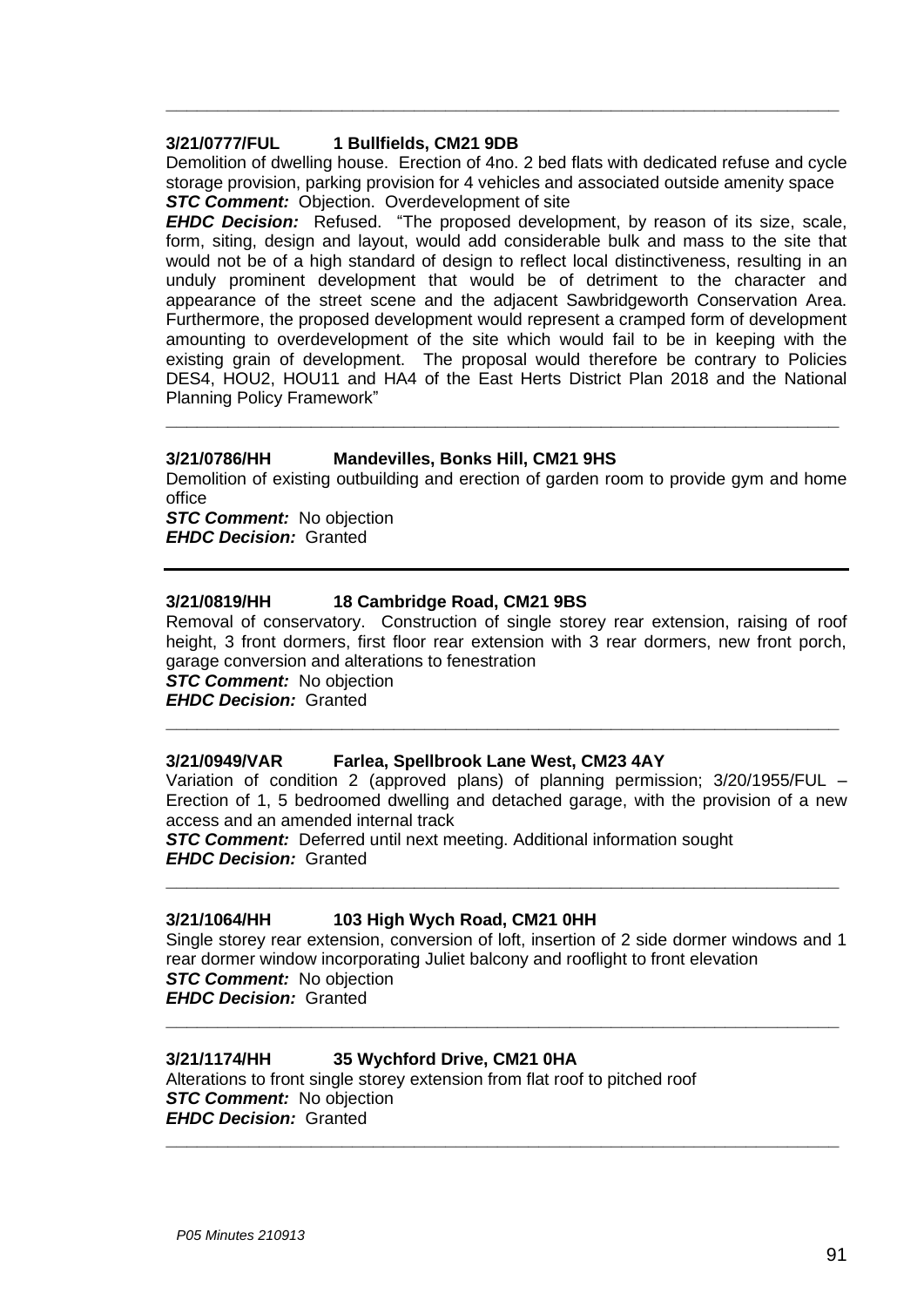#### **3/21/1347/HH 11 Walnut Tree Crescent, CM21 9EB**

Replacement of access ramp *STC Comment:* No objection *EHDC Decision:* Granted

#### **3/21/1467/HH 3 Redricks Lane, CM21 0RL**

Partial demolition of extension and erection of single storey rear extension with replacement roof with roof lights to rear and side. Alterations to fenestration with additional window to side

**\_\_\_\_\_\_\_\_\_\_\_\_\_\_\_\_\_\_\_\_\_\_\_\_\_\_\_\_\_\_\_\_\_\_\_\_\_\_\_\_\_\_\_\_\_\_\_\_\_\_\_\_\_\_\_\_\_\_\_\_\_\_\_\_\_**

**\_\_\_\_\_\_\_\_\_\_\_\_\_\_\_\_\_\_\_\_\_\_\_\_\_\_\_\_\_\_\_\_\_\_\_\_\_\_\_\_\_\_\_\_\_\_\_\_\_\_\_\_\_\_\_\_\_\_\_\_\_\_\_\_\_**

**\_\_\_\_\_\_\_\_\_\_\_\_\_\_\_\_\_\_\_\_\_\_\_\_\_\_\_\_\_\_\_\_\_\_\_\_\_\_\_\_\_\_\_\_\_\_\_\_\_\_\_\_\_\_\_\_\_\_\_\_\_\_\_\_\_**

*STC Comment:* No objection *EHDC Decision:* Granted

# **3/21/1559/HH 13 Elmwood, CM21 9NL**

First floor rear extension

*STC Comment:* No objection

*EHDC Decision:* Refused. "The proposed development, by reason of its size, scale and design, would not achieve a high standard of design and would result in an unsympathetic form of development which fails to reflect local distinctiveness. The development would therefore be harmful to the character and appearance of the site and the surrounding area. Furthermore, the proposed extension would result in harm to the amenity of the occupiers of 11 Elmwood by way of loss of light, overbearing and impact on outlook. The proposal would thereby be contrary to Policies DES4 and HOU11 of the East Herts District Plan 2018"

**\_\_\_\_\_\_\_\_\_\_\_\_\_\_\_\_\_\_\_\_\_\_\_\_\_\_\_\_\_\_\_\_\_\_\_\_\_\_\_\_\_\_\_\_\_\_\_\_\_\_\_\_\_\_\_\_\_\_\_\_\_\_\_\_\_**

**\_\_\_\_\_\_\_\_\_\_\_\_\_\_\_\_\_\_\_\_\_\_\_\_\_\_\_\_\_\_\_\_\_\_\_\_\_\_\_\_\_\_\_\_\_\_\_\_\_\_\_\_\_\_\_\_\_\_\_\_\_\_\_\_\_**

#### **3/21/1591/HH 18 Rowney Gardens, CM21 0AT**

Infill to existing porch and construction of new porch *STC Comment:* No objection *EHDC Decision:* Granted

#### **3/21/1604/HH 3 Roman Rise, CM21 0EG**

Single storey rear extension *STC Comment:* No objection *EHDC Decision:* Granted

#### **3/21/1625/FUL 29 Station Road, CM21 9JY**

Change of use of outbuilding into annexe with alterations to doors and fenestration and insertion of 3 rooflights

**\_\_\_\_\_\_\_\_\_\_\_\_\_\_\_\_\_\_\_\_\_\_\_\_\_\_\_\_\_\_\_\_\_\_\_\_\_\_\_\_\_\_\_\_\_\_\_\_\_\_\_\_\_\_\_\_\_\_\_\_\_\_\_\_\_**

*STC Comment:* No objection - however neighbours concerns regarding overlooking should be addressed

*EHDC Decision:* Refused. "The proposed development, by reason of its alterations, use and siting, would amount to a self-contained unit which would create backland/ tandem development that does not represent the character of development within this area, therefore constituting poor design and development that fails to reflect local distinctiveness. The setting of the listed building would not be preserved and the character or appearance of the Sawbridgeworth Conservation Area would not be preserved or enhanced. The proposal is therefore contrary to Policies DES4, HOU11, HA1, HA4 and HA7 of the East Herts District Plan 2018" & "The proposed annexe, by reason of its